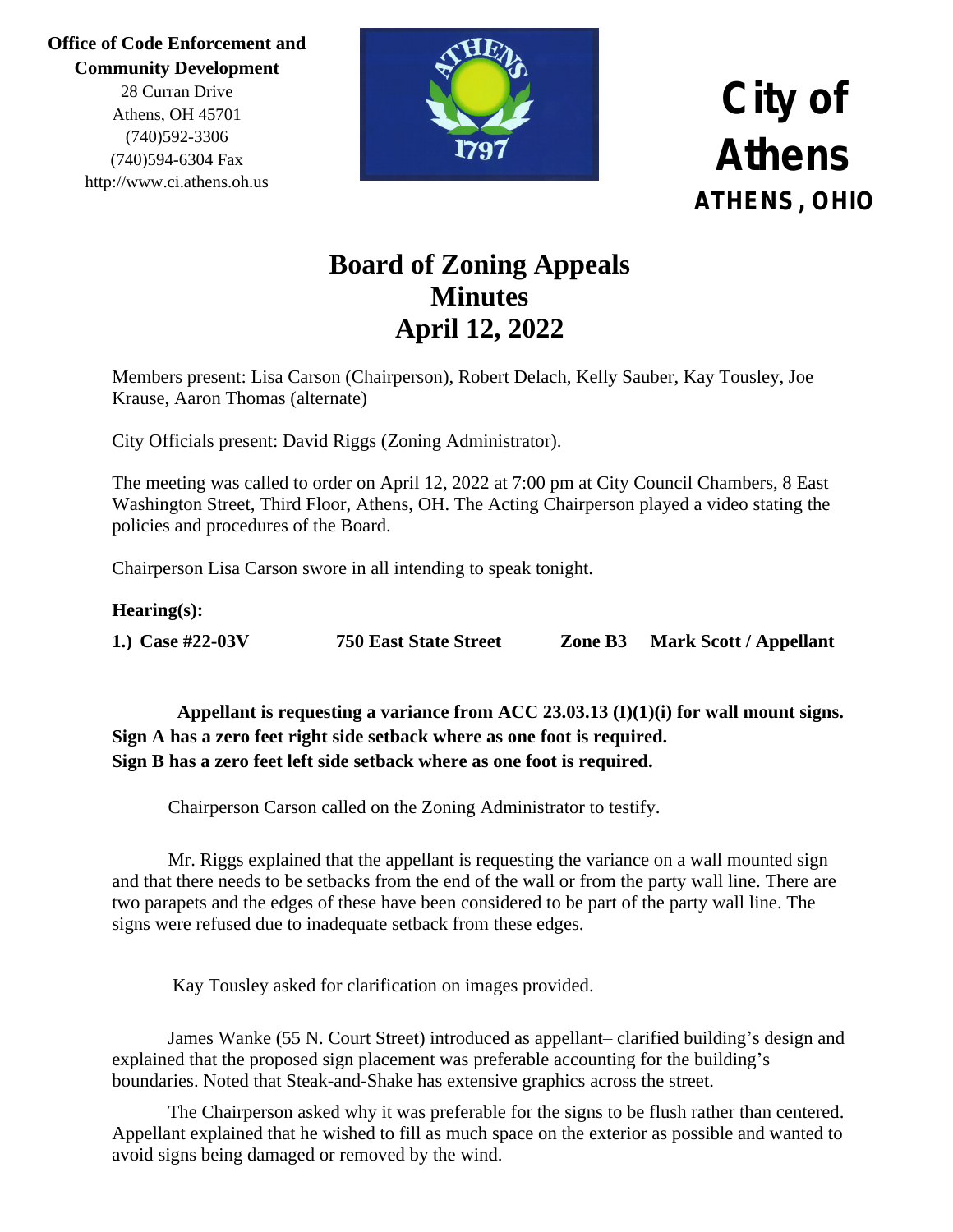28 Curran Drive Athens, OH 45701 (740)592-3306 (740)594-6304 Fax http://www.ci.athens.oh.us



## **City of Athens ATHENS, OHIO**

Aaron Thomas asked Mr. Riggs the result if the sign were to be moved over 10 inches. Mr. Riggs replied that if it were to be centered it would meet code. Appellant said he wouldn't have an issue with that and that he was under the impression that the issue was with the exterior setback rather than the interior.

The Chairperson asked if a vote still needed to be held. Mr. Riggs suggested that the appeal be denied and that the appellant resubmit his application. Appellant expressed preference to original plan, but was willing to resubmit.

There were no further questions.

Chairperson Carson - closed discussion and called for a motion.

**On a motion by Kay Tousely, seconded by Kelly Sauber, the Board moved to grant the variance on two wall-mounted signs to allow a 0 foot right side setback on Sign A where 1 foot is required and to allow a 0 foot left side setback on Sign B where 1 foot is required.**

#### **FINDINGS:**

**1.) EXCEPTIONAL CIRCUMSTANCES: No.**

**2.) HARDSHIP AND DIFFICULTY: No.**

**3.) PRESERVATION OF EQUAL PROPERTY RIGHTS: No.**

**4.) MINIMUM VARIANCE: No.**

**5.) ABSENCE OF DETRIMENT: Yes.**

**6.) NOT OF A GENERAL NATURE: No.**

The Chairperson called for a vote: Motion denied 1 vote for - 4 votes against.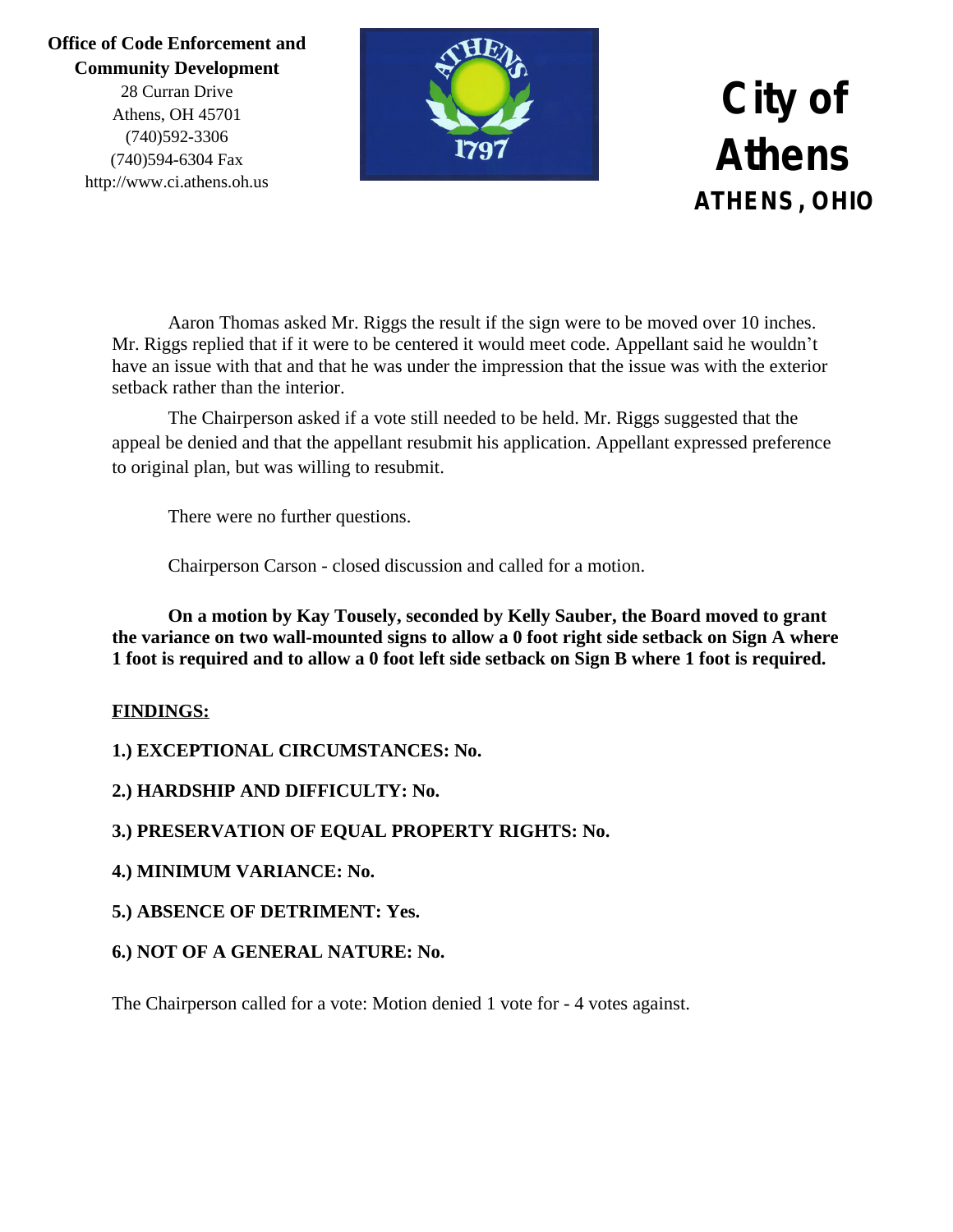28 Curran Drive Athens, OH 45701 (740)592-3306 (740)594-6304 Fax http://www.ci.athens.oh.us



## **City of Athens ATHENS, OHIO**

#### **Hearing(s):**

**2.) Case #22-04V 206 North Columbus Road Zone B-3 Marietta Memorial Hospital / Appellant** 

**Appellant is requesting a variance from ACC 23.10.01 Table A. Schedule of Bulk Controls. for construction of a new building. Proposed building is 5 stories tall whereas the maximum height is 3 ½ stories. Proposed building is 68 feet tall whereas the maximum height is 45 feet.**

Chairperson Carson called on the Zoning Administrator to testify.

Mr. Riggs explained that the appellant initially wished to only build an emergency room but the project evolved into a full hospital, also noted that the project would create jobs.

Chairperson Carson asked why the height restriction existed. Mr. Riggs expressed his opinion that it was due to considerations of emergency service response and blocking or changing resident's views.

Kay Tousely asked whether the building could be spread out on the lot. Mr. Riggs explained that due to the right-of-way and the floodplain the appellant's only option was building up. Robert Delach added that City Council has allowed for parking in the right-of-way, further restricting appellant to their space.

Telah Taylor, 401 Matthew Street, Marietta OH. Explained layout of the building. Discussion of medical services. Aaron Thomas asked for comparison to Marietta Memorial Hospital's Belpre location. Appellant mentioned new jobs would be created.

Bob Gesing, 205 Paradise Alley Drive, Alexandria OH. Mentioned that they need to build up in order to adequately serve community.

Robert Delach asked about parking. Bob Gesing explained that there wasn't enough flat land, so the parking deck is elevated.

There were no further questions.

Chairperson Carson - closed testimony and called for a motion.

**On a motion by Robert Delach, seconded by Kay Tousley, the Board moved to grant a variance to allow construction of a 68 foot, 5 story building, where a 45 foot, 3 ½ story building is the maximum height allowed.**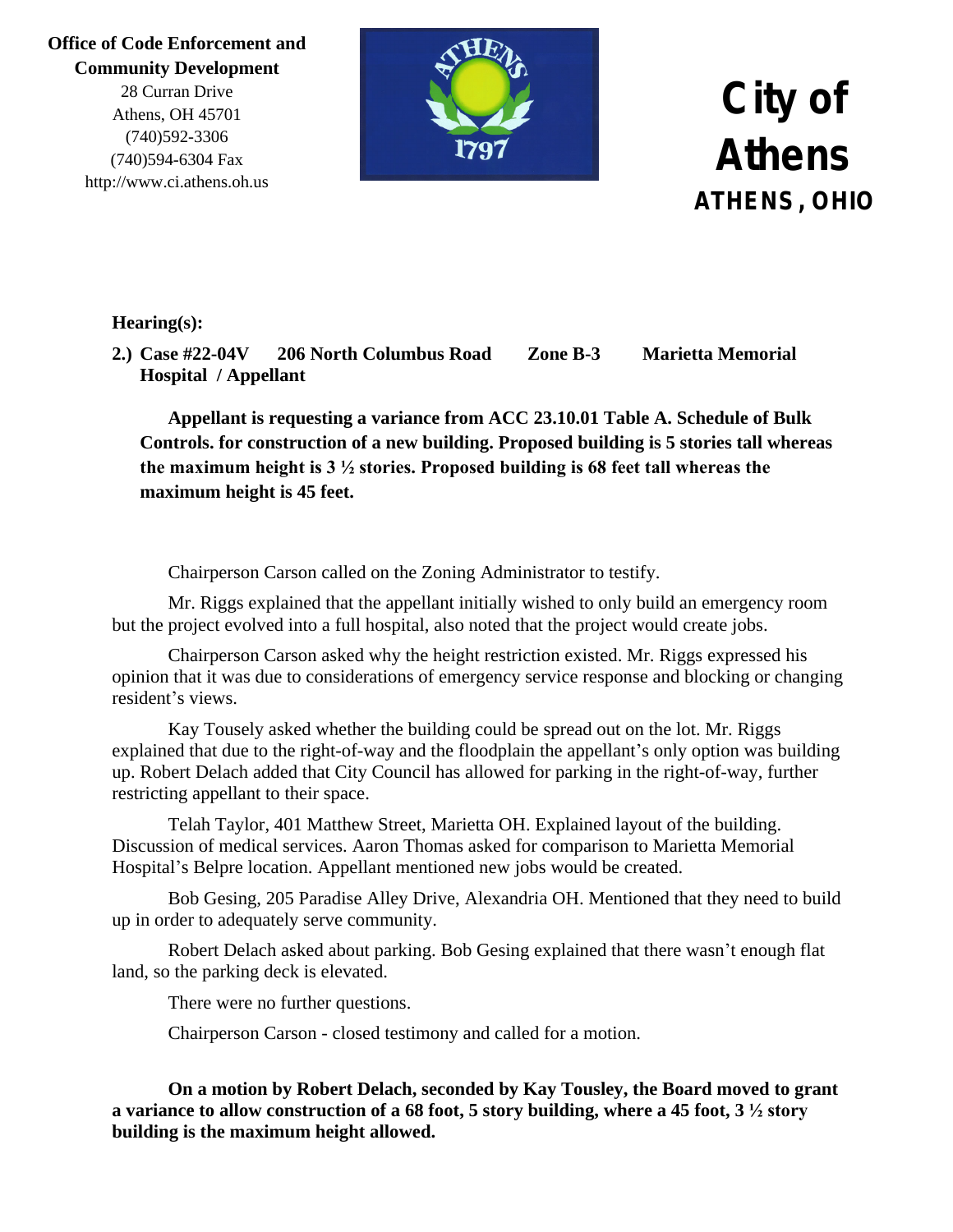> 28 Curran Drive Athens, OH 45701 (740)592-3306 (740)594-6304 Fax http://www.ci.athens.oh.us



## **City of Athens ATHENS, OHIO**

#### **FINDINGS:**

#### **1.) EXCEPTIONAL CIRCUMSTANCES: Yes, space is limited, nature of project.**

#### **2.) HARDSHIP AND DIFFICULTY: Yes.**

#### **3.) PRESERVATION OF EQUAL PROPERTY RIGHTS: Yes.**

#### **4.) MINIMUM VARIANCE: Yes.**

#### **5.) ABSENCE OF DETRIMENT: Yes.**

#### **6.) NOT OF A GENERAL NATURE: Yes.**

Chairperson Carson called for a vote: Motion passed 5 votes for  $-0$  against. **Hearing(s):**

**3.) Case #22-05V 234 West Washington Street Zone B1 West End Ciderhouse / Appellant**

#### **Appellant is requesting a variance from ACC 23.10.01 Table A. Schedule of Bulk Controls. Requesting a 0 foot setback whereas a 10 foot setback is required.**

Kelly Sauber recused himself. Aaron Thomas took his place.

Chairperson Carson called on the zoning administrator to testify, specifically asking the reasoning for the code.

Mr. Riggs explained that the patio was not considered a structure, but the roof is. A variance is required because of the lack of setback.

Aaron Thomas asked for clarification on how this would affect residents. Discussion over decks and patios.

Appellant sworn in. Kelly Sauber, 84 Second Street. Explained that they are covering the patio to allow for greater spacing due to COVID-19 and to prevent water buildup and flooding.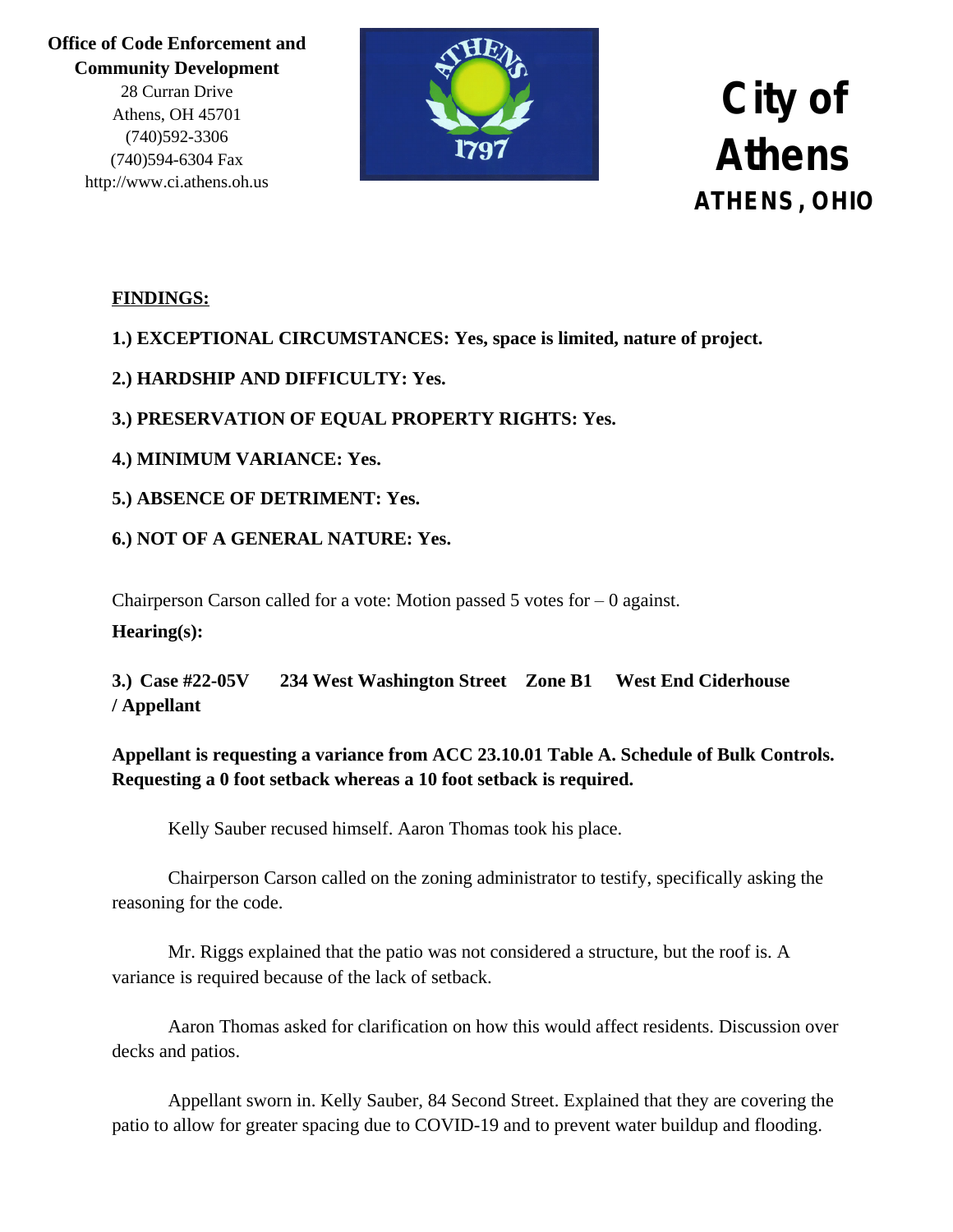28 Curran Drive Athens, OH 45701 (740)592-3306 (740)594-6304 Fax http://www.ci.athens.oh.us



### **City of Athens ATHENS, OHIO**

Noted that the roof is already built, and that the appellant wasn't aware that a permit was needed. Also noted that the State had not approved the plans.

Chairperson Carson asked about normal use of the patio.

Aaron Thomas asked Mr. Riggs what would happen if the Board approved a variance but the State denied the plans. Mr. Riggs explained that the State is more concerned with safety and structural integrity than setbacks, and that he expects the plans to be approved. Appellant noted that there are no electrical additions.

Jo Moore, 8 North Shafer spoke in favor of the variance. She is a neighbor and has no issues with it.

Appellant mentioned that a neighbor was concerned about gutters, but a cleaning agreement was reached. Also mentioned a letter in support of the project written by Guy Philips, the property owner.

There were no further questions.

Chairperson Carson – closed testimony and called for a motion.

**On a motion by Joe Krause, seconded by Aaron Thomas, the Board moved to grant a variance to allow a 0 foot setback on the patio roof where a 10 foot setback is required.**

#### **FINDINGS:**

**1.) EXCEPTIONAL CIRCUMSTANCES: Yes.**

**2.) HARDSHIP AND DIFFICULTY: Yes.**

**3.) PRESERVATION OF EQUAL PROPERTY RIGHTS: No.**

**4.) MINIMUM VARIANCE: Yes.**

**5.) ABSENCE OF DETRIMENT: Yes.**

**6.) NOT OF A GENERAL NATURE: Yes.**